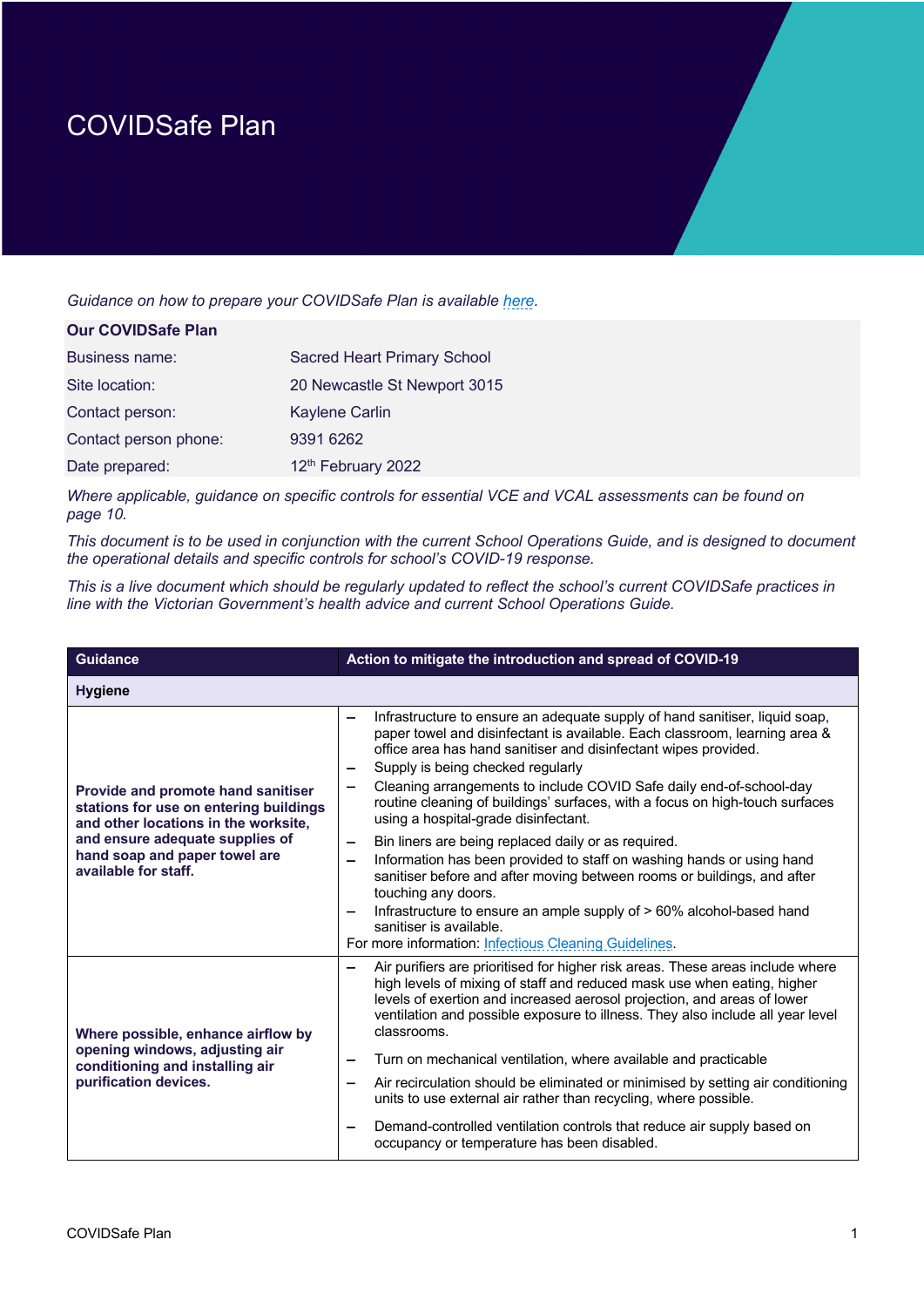| <b>Guidance</b>                                                                                                                                                                                                                                       | Action to mitigate the introduction and spread of COVID-19                                                                                                                                                                                                                                                                                                                                                                                                                                                                                                                                                                                                                                                                                                                                                                                                                                                                                                                                                                                                                                                                                                                                                                                                                                                                                                                                                                                                                                                                                                                                                                                                                                                                                                                                                                                                                                                   |
|-------------------------------------------------------------------------------------------------------------------------------------------------------------------------------------------------------------------------------------------------------|--------------------------------------------------------------------------------------------------------------------------------------------------------------------------------------------------------------------------------------------------------------------------------------------------------------------------------------------------------------------------------------------------------------------------------------------------------------------------------------------------------------------------------------------------------------------------------------------------------------------------------------------------------------------------------------------------------------------------------------------------------------------------------------------------------------------------------------------------------------------------------------------------------------------------------------------------------------------------------------------------------------------------------------------------------------------------------------------------------------------------------------------------------------------------------------------------------------------------------------------------------------------------------------------------------------------------------------------------------------------------------------------------------------------------------------------------------------------------------------------------------------------------------------------------------------------------------------------------------------------------------------------------------------------------------------------------------------------------------------------------------------------------------------------------------------------------------------------------------------------------------------------------------------|
|                                                                                                                                                                                                                                                       | Air conditioning filters should be maintained according to maintenance plans,<br>checked and cleaned with appropriate PPE.                                                                                                                                                                                                                                                                                                                                                                                                                                                                                                                                                                                                                                                                                                                                                                                                                                                                                                                                                                                                                                                                                                                                                                                                                                                                                                                                                                                                                                                                                                                                                                                                                                                                                                                                                                                   |
|                                                                                                                                                                                                                                                       | Group activities have been rearranged to occur outdoors or in large indoor<br>spaces where possible.                                                                                                                                                                                                                                                                                                                                                                                                                                                                                                                                                                                                                                                                                                                                                                                                                                                                                                                                                                                                                                                                                                                                                                                                                                                                                                                                                                                                                                                                                                                                                                                                                                                                                                                                                                                                         |
|                                                                                                                                                                                                                                                       | Staff are being encouraged to open windows and doors to promote airflow<br>where possible.                                                                                                                                                                                                                                                                                                                                                                                                                                                                                                                                                                                                                                                                                                                                                                                                                                                                                                                                                                                                                                                                                                                                                                                                                                                                                                                                                                                                                                                                                                                                                                                                                                                                                                                                                                                                                   |
|                                                                                                                                                                                                                                                       | Heating/split system filters are being cleaned on a regular basis to reduce<br>the risk of airborne transmission.                                                                                                                                                                                                                                                                                                                                                                                                                                                                                                                                                                                                                                                                                                                                                                                                                                                                                                                                                                                                                                                                                                                                                                                                                                                                                                                                                                                                                                                                                                                                                                                                                                                                                                                                                                                            |
|                                                                                                                                                                                                                                                       | Air conditioners may be used to provide thermal comfort, however if they<br>cannot use outside air, then they need to be used with other ventilation<br>strategies.                                                                                                                                                                                                                                                                                                                                                                                                                                                                                                                                                                                                                                                                                                                                                                                                                                                                                                                                                                                                                                                                                                                                                                                                                                                                                                                                                                                                                                                                                                                                                                                                                                                                                                                                          |
|                                                                                                                                                                                                                                                       | Aim to open windows and vents that are higher or towards the ceiling during<br>poor or windy weather.                                                                                                                                                                                                                                                                                                                                                                                                                                                                                                                                                                                                                                                                                                                                                                                                                                                                                                                                                                                                                                                                                                                                                                                                                                                                                                                                                                                                                                                                                                                                                                                                                                                                                                                                                                                                        |
|                                                                                                                                                                                                                                                       | Keep exhaust fans are to be used as much as possible.                                                                                                                                                                                                                                                                                                                                                                                                                                                                                                                                                                                                                                                                                                                                                                                                                                                                                                                                                                                                                                                                                                                                                                                                                                                                                                                                                                                                                                                                                                                                                                                                                                                                                                                                                                                                                                                        |
|                                                                                                                                                                                                                                                       | Take measures to maintain thermal, noise and other comfort, such as<br>flexible uniform and seating arrangements.                                                                                                                                                                                                                                                                                                                                                                                                                                                                                                                                                                                                                                                                                                                                                                                                                                                                                                                                                                                                                                                                                                                                                                                                                                                                                                                                                                                                                                                                                                                                                                                                                                                                                                                                                                                            |
|                                                                                                                                                                                                                                                       | Schools are encouraged to avoid or reduce the use of spaces that can't be<br>ventilated with fresh outdoor air, including spaces with windows that don't<br>open or open to environments with poor air quality or other pollutants. Rotate<br>the use of spaces that can be well ventilated if required.                                                                                                                                                                                                                                                                                                                                                                                                                                                                                                                                                                                                                                                                                                                                                                                                                                                                                                                                                                                                                                                                                                                                                                                                                                                                                                                                                                                                                                                                                                                                                                                                     |
|                                                                                                                                                                                                                                                       | Using more than one ventilation method creates greater opportunity to<br>create a comfortable learning environment and maximising ventilation.                                                                                                                                                                                                                                                                                                                                                                                                                                                                                                                                                                                                                                                                                                                                                                                                                                                                                                                                                                                                                                                                                                                                                                                                                                                                                                                                                                                                                                                                                                                                                                                                                                                                                                                                                               |
|                                                                                                                                                                                                                                                       | For more information: School Operations Guide.                                                                                                                                                                                                                                                                                                                                                                                                                                                                                                                                                                                                                                                                                                                                                                                                                                                                                                                                                                                                                                                                                                                                                                                                                                                                                                                                                                                                                                                                                                                                                                                                                                                                                                                                                                                                                                                               |
| In areas or workplaces where it is<br>required, ensure all staff wear a face<br>covering and/or required PPE, unless<br>a lawful exception applies. Ensure<br>adequate face coverings and PPE are<br>available to staff who do not have<br>their own. | For all school settings:<br>Teachers will be required to always wear masks indoors when not actively<br>$\bullet$<br>teaching or communicating with students. Masks are not compulsory for<br>teachers and staff outdoors.<br>Students in Grade 3 and above must wear a face mask indoors at school,<br>$\bullet$<br>including specialist schools), and Outside School Hours Care (OSHC)<br>programs, unless a lawful exception applies. Students must wear face<br>masks even if vaccinated. Students are not required to wear masks<br>outside<br>When attending outdoor school camps and excursions, face masks are not<br>mandatory, unless physical distancing cannot be maintained. Face masks<br>must continue to be worn when indoors on camps and excursions.<br>Everyone over eight years old must wear a face mask when travelling to<br>$\bullet$<br>and from school on public transport, taxis or ride share vehicles.<br>School staff must wear a face mask in all indoor settings, except where<br>$\bullet$<br>removal of a face mask is necessary for effective communication.<br>Visitors to schools aged eight and above must wear a face mask in all<br>$\bullet$<br>indoor spaces, unless a lawful exception applies.<br>Students in Prep to Grade 2 are strongly recommended to wear a face<br>$\bullet$<br>mask indoors at school or an OSHC program.<br>A face mask must cover the nose and mouth. Face shields, scarves or<br>$\bullet$<br>bandanas do not meet these requirements.<br>There are a number of lawful reasons for not wearing a face mask, including for<br>staff and students who are unable to wear a face mask due to the nature of their<br>disability, medical or mental health condition. Parent/carers of a student/s who<br>meet the criteria for an exception must provide their approval in writing for their<br>children to not wear a mask to the school. |
|                                                                                                                                                                                                                                                       | There is no requirement for a letter for medical exception for not wearing a face<br>mask from a medical practitioner.                                                                                                                                                                                                                                                                                                                                                                                                                                                                                                                                                                                                                                                                                                                                                                                                                                                                                                                                                                                                                                                                                                                                                                                                                                                                                                                                                                                                                                                                                                                                                                                                                                                                                                                                                                                       |
|                                                                                                                                                                                                                                                       | Outside of lawful exceptions, schools must treat any deliberate and persistent<br>noncompliance with the face masks direction as a serious matter. Usual school                                                                                                                                                                                                                                                                                                                                                                                                                                                                                                                                                                                                                                                                                                                                                                                                                                                                                                                                                                                                                                                                                                                                                                                                                                                                                                                                                                                                                                                                                                                                                                                                                                                                                                                                              |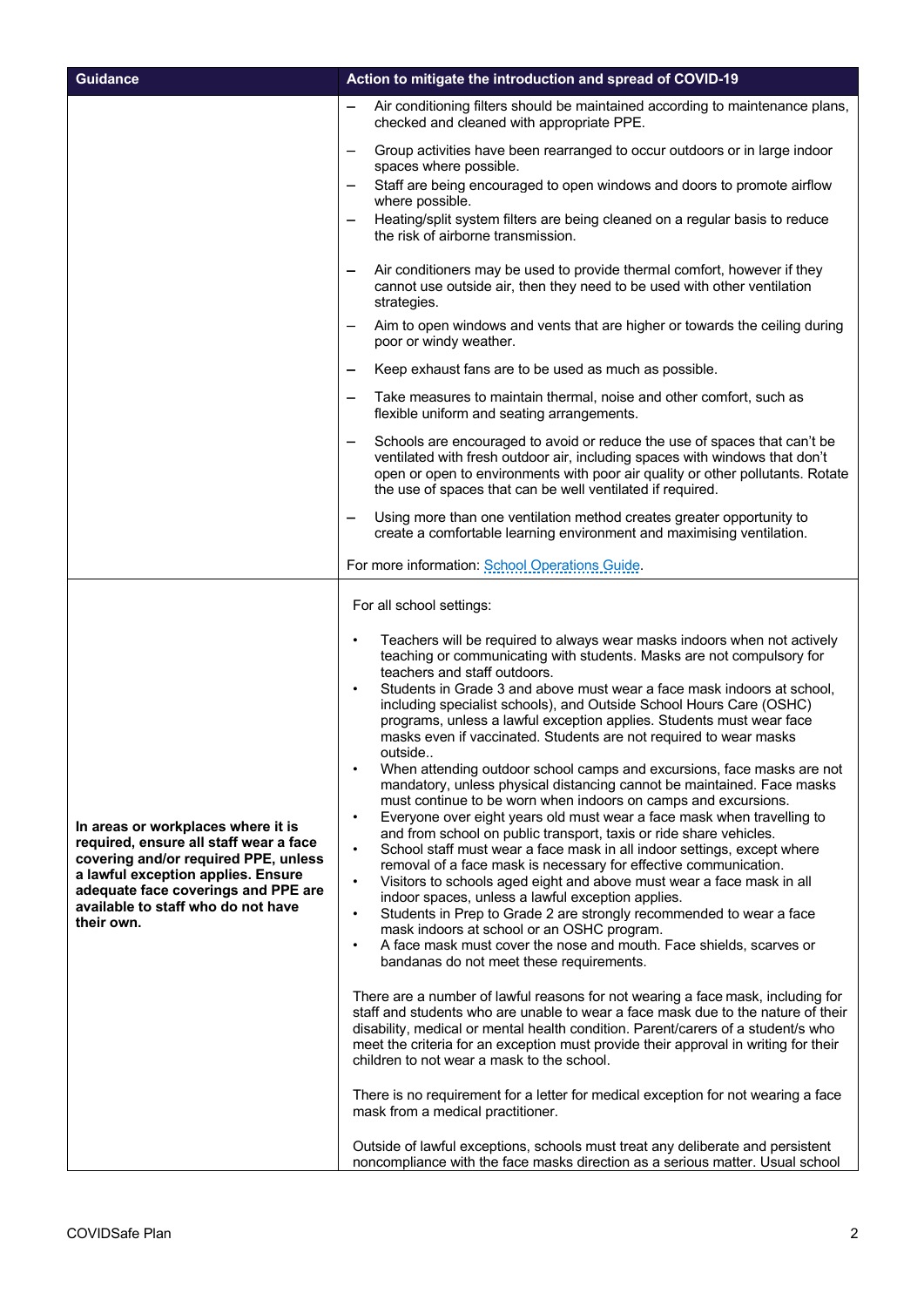| <b>Guidance</b>                                                                                                                                                                  | Action to mitigate the introduction and spread of COVID-19                                                                                                                                                                                                                                                                                                                                                                                                                                                                                                                                                                                                                                                                                                                                                                                                                                                                                                                                                                                                                                                                                                                                                                                                                                                                                                                                                                                                                                                                                                         |
|----------------------------------------------------------------------------------------------------------------------------------------------------------------------------------|--------------------------------------------------------------------------------------------------------------------------------------------------------------------------------------------------------------------------------------------------------------------------------------------------------------------------------------------------------------------------------------------------------------------------------------------------------------------------------------------------------------------------------------------------------------------------------------------------------------------------------------------------------------------------------------------------------------------------------------------------------------------------------------------------------------------------------------------------------------------------------------------------------------------------------------------------------------------------------------------------------------------------------------------------------------------------------------------------------------------------------------------------------------------------------------------------------------------------------------------------------------------------------------------------------------------------------------------------------------------------------------------------------------------------------------------------------------------------------------------------------------------------------------------------------------------|
|                                                                                                                                                                                  | procedures for dealing with non-compliance with school rules should be<br>followed.                                                                                                                                                                                                                                                                                                                                                                                                                                                                                                                                                                                                                                                                                                                                                                                                                                                                                                                                                                                                                                                                                                                                                                                                                                                                                                                                                                                                                                                                                |
|                                                                                                                                                                                  | For more information: DH guidance on face masks.                                                                                                                                                                                                                                                                                                                                                                                                                                                                                                                                                                                                                                                                                                                                                                                                                                                                                                                                                                                                                                                                                                                                                                                                                                                                                                                                                                                                                                                                                                                   |
|                                                                                                                                                                                  |                                                                                                                                                                                                                                                                                                                                                                                                                                                                                                                                                                                                                                                                                                                                                                                                                                                                                                                                                                                                                                                                                                                                                                                                                                                                                                                                                                                                                                                                                                                                                                    |
| Provide training to staff on the correct<br>use and disposal of face coverings<br>and PPE, and on good hygiene<br>practices and slowing the spread of<br>coronavirus (COVID-19). | All staff are being briefed on infection control precautions:<br>Avoid people with fevers, sweats, chills or flu-like symptoms.<br>Use hand sanitiser between classes and after contact with commonly<br>$\overline{\phantom{0}}$<br>touched surfaces.<br>Maintain good cough etiquette.<br>$\overline{\phantom{0}}$<br>Do not touch, kiss or hug others.<br>$\qquad \qquad -$<br>Use disinfectant wipes to clean computers and desks between different<br>$\qquad \qquad -$<br>users and at the end of the day.<br>Where a student or staff member is identified as a positive case, education<br>contact tracing will no longer be a requirement.<br>The revised process is set out in Management of Confirmed Cases and<br>Household Contacts at School section of the School Operations Guide.                                                                                                                                                                                                                                                                                                                                                                                                                                                                                                                                                                                                                                                                                                                                                                 |
| Replace high-touch communal items<br>with alternatives.                                                                                                                          | Progressive cleaning of high-touch surfaces throughout the school day is no<br>longer required, noting that schools have in place a range of complementary<br>COVIDSafe strategies to reduce transmission risk. Schools should continue<br>COVIDSafe routine and enhanced environmental cleaning and disinfection.<br>For more information:<br><b>School Operations Guide.</b><br><b>Infectious Cleaning Guidelines.</b>                                                                                                                                                                                                                                                                                                                                                                                                                                                                                                                                                                                                                                                                                                                                                                                                                                                                                                                                                                                                                                                                                                                                           |
| <b>Cleaning</b>                                                                                                                                                                  |                                                                                                                                                                                                                                                                                                                                                                                                                                                                                                                                                                                                                                                                                                                                                                                                                                                                                                                                                                                                                                                                                                                                                                                                                                                                                                                                                                                                                                                                                                                                                                    |
| Increase environmental cleaning<br>(including between changes of staff),<br>and ensure high-touch surfaces are<br>cleaned and disinfected regularly (at<br>least twice daily).   | Progressive cleaning of high-touch surfaces throughout the school day is no<br>longer required, noting that schools have in place a range of complementary<br>COVIDSafe strategies to reduce transmission risk. Schools should continue<br>COVIDSafe routine cleaning and ensure:<br>Staff are being informed of the enhanced contractor cleaning arrangements<br>and cleaning products.<br>Staff are being encouraged to regularly wipe down commonly touched<br>surfaces with disinfectant wipes between classes.<br><b>Deep Cleaning</b><br>Schools should close spaces that are not needed and only use the administrative<br>and teaching spaces needed to maintain physical distancing requirements and<br>effective learning conditions.<br>To help us deliver any necessary deep cleaning, it's recommended that school<br>staff working on site:<br>keep desks neat and tidy<br>$\circ$<br>file important documents before leaving each day<br>$\circ$<br>take personal belongings home each day (such as jackets, shoes, hats,<br>$\circ$<br>gloves and face masks)<br>do not leave food or food containers out in the open (such as tea bags,<br>$\circ$<br>biscuits, fruit, used cups, used cutlery)<br>store away shared and loose items (such as toys, musical instruments,<br>$\circ$<br>and sporting equipment)<br>keep personal cutlery in a sealed container, not left out on a<br>$\circ$<br>workstation.<br>For more information:<br><b>Infectious Cleaning Guidelines</b><br>$\qquad \qquad -$<br><b>Enhanced School Cleaning Guidelines.</b> |
| <b>Ensure adequate supplies of cleaning</b><br>products, including detergent and<br>disinfectant.                                                                                | Cleaning contractor arrangements to include performing a thorough<br>—<br>COVIDSafe routine clean and/or increased frequencies using a hospital-<br>grade disinfectant.<br>For more information: School Operations Guide.                                                                                                                                                                                                                                                                                                                                                                                                                                                                                                                                                                                                                                                                                                                                                                                                                                                                                                                                                                                                                                                                                                                                                                                                                                                                                                                                          |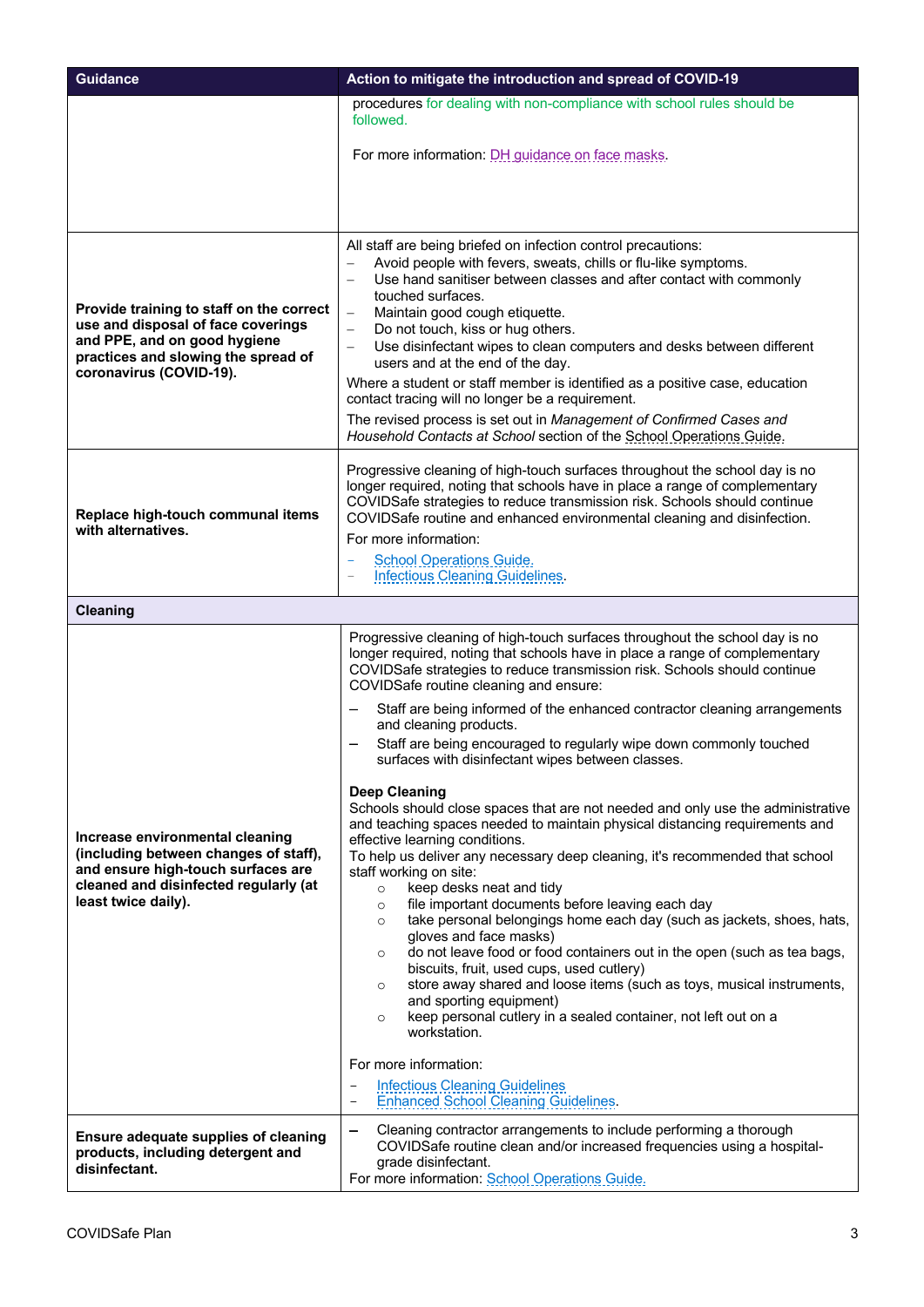| <b>Guidance</b>                                                                                                                                         | Action to mitigate the introduction and spread of COVID-19                                                                                                                                                                                                                                                                                                                                                                                                                                                                                                                                                                                                                                             |
|---------------------------------------------------------------------------------------------------------------------------------------------------------|--------------------------------------------------------------------------------------------------------------------------------------------------------------------------------------------------------------------------------------------------------------------------------------------------------------------------------------------------------------------------------------------------------------------------------------------------------------------------------------------------------------------------------------------------------------------------------------------------------------------------------------------------------------------------------------------------------|
| <b>Guidance</b>                                                                                                                                         | Action to mitigate the introduction and spread of COVID-19                                                                                                                                                                                                                                                                                                                                                                                                                                                                                                                                                                                                                                             |
| Physical distancing and limiting workplace attendance                                                                                                   |                                                                                                                                                                                                                                                                                                                                                                                                                                                                                                                                                                                                                                                                                                        |
|                                                                                                                                                         | School staff must be fully vaccinated against COVID-19 or have a valid medical<br>exemption. A third dose of a COVID-19 vaccine is required by 25 February 2022<br>if eligible, or within 3 months and 2 weeks of receiving a second dose to continue<br>working in education settings. For more information see 'Required vaccinations<br>for school staff' in the School Operations Guide.                                                                                                                                                                                                                                                                                                           |
|                                                                                                                                                         | Other workers performing work on school sites (both inside and outdoors) must<br>be fully vaccinated against COVID-19 or have a valid medical exemption. Other<br>workers must also be advised to adhere to the COVIDSafe requirements set out<br>in School Operations Guide.                                                                                                                                                                                                                                                                                                                                                                                                                          |
|                                                                                                                                                         | Under the COVID-19 Mandatory Vaccination (Specified Facilities) Directions, if a<br>worker is, or may be, scheduled to work at a specified facility, the operator must<br>collect, record and hold vaccination information about the worker. For the<br>purposes of our schools, this means employees and other workers, although<br>the information we collect, record and hold is different for those two categories.                                                                                                                                                                                                                                                                                |
|                                                                                                                                                         | Processes are already in place to record the vaccination status of employees in<br>Personnel Record System (PRS) or eHR/My HR. Schools will have to implement<br>a new process for recording vaccination status for other workers attending the<br>site, such as contractors, volunteers and certain visitors.                                                                                                                                                                                                                                                                                                                                                                                         |
|                                                                                                                                                         | Examples of other workers in an education context include:                                                                                                                                                                                                                                                                                                                                                                                                                                                                                                                                                                                                                                             |
| Establish a system to screen<br>employees and visitors before<br>accessing the workplace. Employers<br>cannot require employees to work<br>when unwell. | persons contracted to work at an educational facility, whether or not<br>engaged by the education operator (i.e. casual relief teachers, IT<br>personnel, NDIS providers, auditors, breakfast club suppliers)<br>staff of diocesan education offices who attend an educational facility (e.g.<br>allied health personnel)<br>staff of any other entity who attend an educational facility<br>volunteers who attend an educational facility and work in close proximity to<br>children, students or staff (including parent helpers)<br>students on placement at an educational facility. Employees who are<br>unvaccinated or have an unknown vaccination status are not allowed to<br>attend on site. |
|                                                                                                                                                         | Employees who are unvaccinated or have an unknown vaccination status<br>are not allowed to attend on site.                                                                                                                                                                                                                                                                                                                                                                                                                                                                                                                                                                                             |
|                                                                                                                                                         | Verification of vaccination status (visual verification only)                                                                                                                                                                                                                                                                                                                                                                                                                                                                                                                                                                                                                                          |
|                                                                                                                                                         | All visitors attending schools, including for drop-off and pick-up, must adhere to<br>physical distancing, density limit and face mask requirements, and practise<br>respiratory etiquette and good hand hygiene.                                                                                                                                                                                                                                                                                                                                                                                                                                                                                      |
|                                                                                                                                                         | In addition, visitors who enter school buildings must be fully vaccinated against<br>COVID-19 or have a valid medical exemption, with the following limited<br>exceptions:                                                                                                                                                                                                                                                                                                                                                                                                                                                                                                                             |
|                                                                                                                                                         | when attending to administer medical treatment to their own child when the<br>treatment cannot be administered by the school<br>when attending to collect their child who is unwell and cannot leave the<br>$\bullet$<br>school building unaccompanied by their parent/carer<br>when attending for a momentary period that does not involve any sustained<br>contact with staff or students, for example, to collect a completed art project<br>or similar.                                                                                                                                                                                                                                            |
|                                                                                                                                                         | Visitors attending any event or activity inside a school building including, but not<br>limited to, tours, graduations, kindergarten transitions and whole-school events<br>are required to show evidence of vaccination.                                                                                                                                                                                                                                                                                                                                                                                                                                                                              |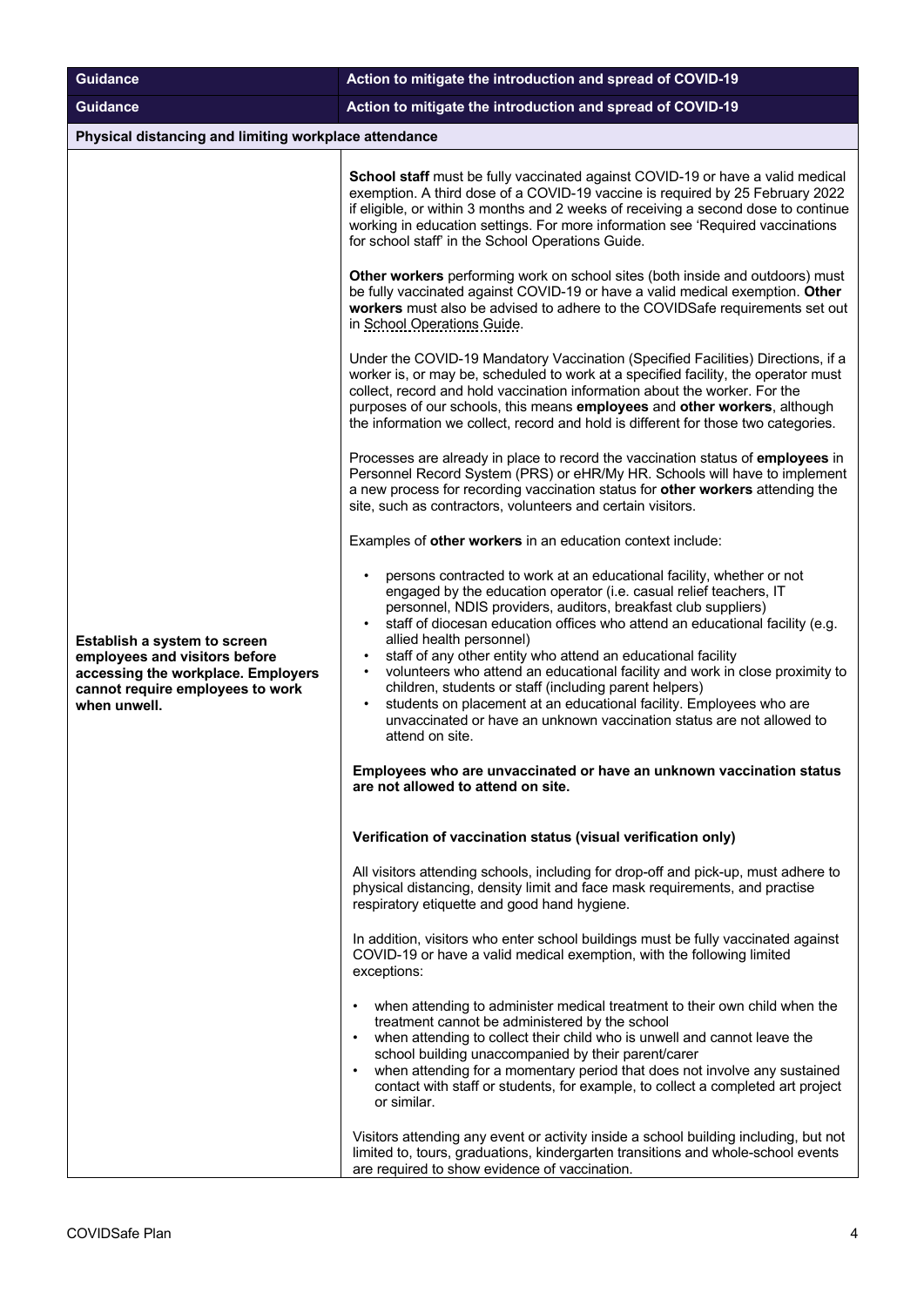| <b>Guidance</b>                                               | Action to mitigate the introduction and spread of COVID-19                                                                                                                                                                                                                                                                                                                                                                                                                                                                                    |
|---------------------------------------------------------------|-----------------------------------------------------------------------------------------------------------------------------------------------------------------------------------------------------------------------------------------------------------------------------------------------------------------------------------------------------------------------------------------------------------------------------------------------------------------------------------------------------------------------------------------------|
|                                                               | Meetings and other discussions (such as Student Support Group meetings) with<br>visitors who do not meet vaccination requirements should be held virtually.                                                                                                                                                                                                                                                                                                                                                                                   |
|                                                               | Visitors attending school sites for drop-off and pick-up who do not enter school<br>buildings do not need to comply with vaccination requirements.                                                                                                                                                                                                                                                                                                                                                                                            |
|                                                               | Any visitor who needs to access an early childhood education and care service<br>(including OSHC) and is required to traverse the school building to access the<br>service is required to check in, but does not need to show their vaccination<br>status.                                                                                                                                                                                                                                                                                    |
|                                                               | <b>Sighting vaccination status</b>                                                                                                                                                                                                                                                                                                                                                                                                                                                                                                            |
|                                                               | When visually verifying the vaccination status of a visitor, no information is<br>required to be recorded or retained. It is recommended that this verification<br>occurs at an easily controllable location, such as an entrance to the school<br>grounds or an entrance to a school building.                                                                                                                                                                                                                                               |
|                                                               | QR code check-in                                                                                                                                                                                                                                                                                                                                                                                                                                                                                                                              |
|                                                               | The use of Service Victoria QR codes for electronic record keeping is now<br>mandatory in all schools to enable the effective contact tracing of any COVID-19<br>cases.                                                                                                                                                                                                                                                                                                                                                                       |
|                                                               | Employees are not required to check in with a QR code.                                                                                                                                                                                                                                                                                                                                                                                                                                                                                        |
|                                                               | Other Workers are required to check in with a QR code.                                                                                                                                                                                                                                                                                                                                                                                                                                                                                        |
|                                                               | Visitors are required to check in with a QR code when entering school buildings<br>but not school grounds.                                                                                                                                                                                                                                                                                                                                                                                                                                    |
|                                                               | Schools can permit parents to enter buildings onsite for student pick-up and<br>drop-off providing sufficient QR code locations are available for parents to check<br>in. Where this is not possible, parents should not be permitted to enter buildings<br>for pick-up and drop-off.                                                                                                                                                                                                                                                         |
|                                                               | All parents and carers attending schools, including for drop off and pick up must<br>also adhere to physical distancing, density limits, face mask requirements and<br>practise respiratory etiquette and good hand hygiene.                                                                                                                                                                                                                                                                                                                  |
|                                                               | Parents and carers who enter school buildings must check in using the QR code.                                                                                                                                                                                                                                                                                                                                                                                                                                                                |
|                                                               | Upon arrival at the campus or office, staff, students, visitors and contractors to<br>be reminded to 'stay home if unwell'.                                                                                                                                                                                                                                                                                                                                                                                                                   |
|                                                               | If upon arrival or during the day anyone exhibits COVID-19 symptoms, they will<br>be immediately isolated.                                                                                                                                                                                                                                                                                                                                                                                                                                    |
|                                                               | Staff and visitors are being reminded to remain hypervigilant in maintaining good<br>personal hygiene.                                                                                                                                                                                                                                                                                                                                                                                                                                        |
|                                                               | For more information: School Operations Guide.                                                                                                                                                                                                                                                                                                                                                                                                                                                                                                |
|                                                               | Schools are reminded that existing sign in and out processes should continue to<br>be used to record essential visitor attendance, in particular the purpose of visits,<br>for legal and regulatory obligations                                                                                                                                                                                                                                                                                                                               |
| Establish a system for managing<br>visitors and large events. | Assemblies and other school run events exclusive to employees, students and<br>visitors from a single school can occur but are strongly encouraged to be held<br>outside where possible. These events must adhere to all QR code check-in<br>and vaccination/status information requirements detailed above for employees,<br>other workers and visitors. Schools must also determine if the activity they are<br>undertaking has additional requirement under the Victorian government Sector<br>guidance to confirm COVIDSafe requirements. |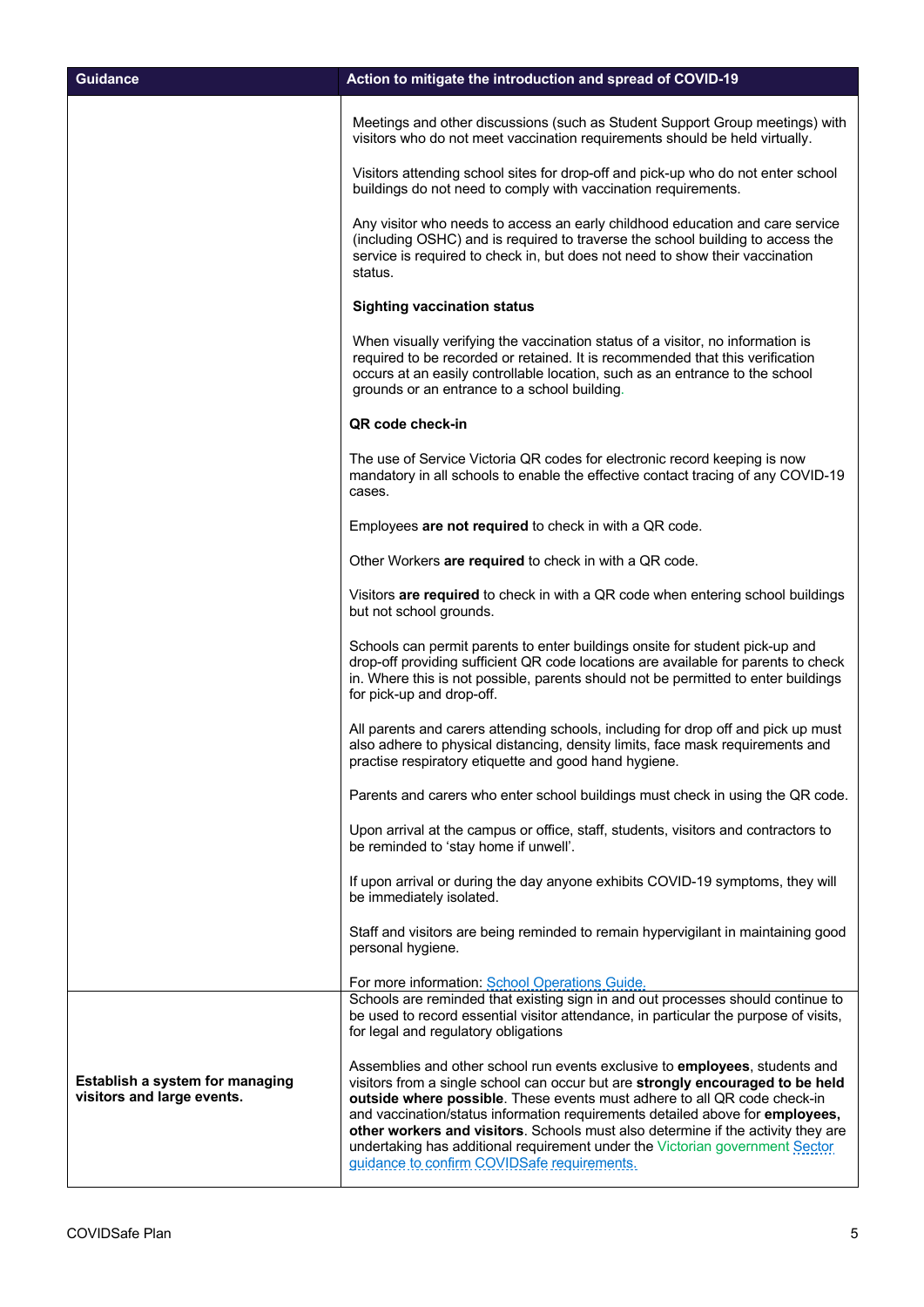| <b>Guidance</b>                                                                                                                                                                                      | Action to mitigate the introduction and spread of COVID-19                                                                                                                                                                                                                                                                                                                                                                                    |
|------------------------------------------------------------------------------------------------------------------------------------------------------------------------------------------------------|-----------------------------------------------------------------------------------------------------------------------------------------------------------------------------------------------------------------------------------------------------------------------------------------------------------------------------------------------------------------------------------------------------------------------------------------------|
|                                                                                                                                                                                                      | Sector guidance should be reviewed in detail before holding activities that do not<br>fall in to the normal definition of school operations. Activities that have additional<br>requirements include, but are not limited to places of worship and religious<br>gatherings, physical recreation & sport, swimming pool related activities, and<br>entertainment and Leisure (including public events).                                        |
|                                                                                                                                                                                                      | School students are not required to show proof of vaccination to attend school<br>camp (that is, to stay with an accommodation provider) or to attend activities that<br>occur outside of the accommodation facility in another venue as part of the<br>school camp activities.                                                                                                                                                               |
|                                                                                                                                                                                                      | Schools are not required to check the vaccination status of external staff at<br>external venues. Staff working at school camps must comply with the relevant<br>vaccination requirements of the venue.                                                                                                                                                                                                                                       |
|                                                                                                                                                                                                      | Formals, graduations, and other ceremonies (including events held off school<br>premises and/or with parents/carers and other guests) can take place, however<br>they must align with community settings.                                                                                                                                                                                                                                     |
|                                                                                                                                                                                                      | Indoor events will remain subject to the obligations such as caps and density<br>quotients. All eligible adults must be fully vaccinated.                                                                                                                                                                                                                                                                                                     |
|                                                                                                                                                                                                      | Outdoor events can be held with up to 500 people, with a density quotient of one<br>person per two square metres applied.                                                                                                                                                                                                                                                                                                                     |
|                                                                                                                                                                                                      | It continues to be recommended that staff should avoid working across multiple<br>sites as much as practical, noting there will be some workforces who will need to<br>work across multiple schools (i.e. health and wellbeing staff and casual relief<br>teaching staff).                                                                                                                                                                    |
|                                                                                                                                                                                                      | Staff meetings and professional development activities should be held remotely<br>for the first four weeks of term one, wherever feasible. Staff who are attending<br>school under critical workforce exemptions should not attend face-to-face<br>meetings.                                                                                                                                                                                  |
|                                                                                                                                                                                                      | Schools are permitted to allow external providers to use or hire school facilities.                                                                                                                                                                                                                                                                                                                                                           |
|                                                                                                                                                                                                      | When hiring out school facilities, schools are required to collect, record and hold<br>vaccination information of all workers, and volunteers that work with children. To<br>meet this requirement, schools do not need to directly sight proof of vaccination<br>of these workers (e.g. digital certificate). Schools can request that the hiring<br>person or group provide a list with the names and vaccination status of any<br>workers. |
|                                                                                                                                                                                                      | If an external party is using school facilities during school hours, mixing between<br>external parties and school staff and students should be minimised (for example,<br>ideally a swim school would have exclusive use of a school pool and change<br>room).                                                                                                                                                                               |
|                                                                                                                                                                                                      | When unsure, providers should be directed to the Victorian government Sector<br>guidance to confirm COVIDSafe requirements.                                                                                                                                                                                                                                                                                                                   |
|                                                                                                                                                                                                      | For more information: School Operations Guide.                                                                                                                                                                                                                                                                                                                                                                                                |
| Configure communal work areas so                                                                                                                                                                     | Common rooms and areas accessed by the public (reception areas) in each<br>campus or office will be inspected and seating arrangements staggered to<br>promote physical distancing in line with one person for every four square<br>metres.                                                                                                                                                                                                   |
| that there is no more than one worker<br>per four square metres of enclosed<br>workspace, and employees are<br>spaced at least 1.5 metres apart. Also<br>consider installing screens or<br>barriers. | Staff and visitors are being reminded to remain hypervigilant in maintaining<br>—<br>good physical distancing, at all times.                                                                                                                                                                                                                                                                                                                  |
|                                                                                                                                                                                                      | Workstations, classrooms and reception areas will be reviewed and,<br>—<br>wherever possible, reconfigured or modified to reduce the risk of person-to-<br>person or person-to-surface transmission.                                                                                                                                                                                                                                          |
|                                                                                                                                                                                                      | Density limits do not apply in classrooms and other spaces for the purposes<br>of student use, including corridors and other shared areas.<br>For more information:                                                                                                                                                                                                                                                                           |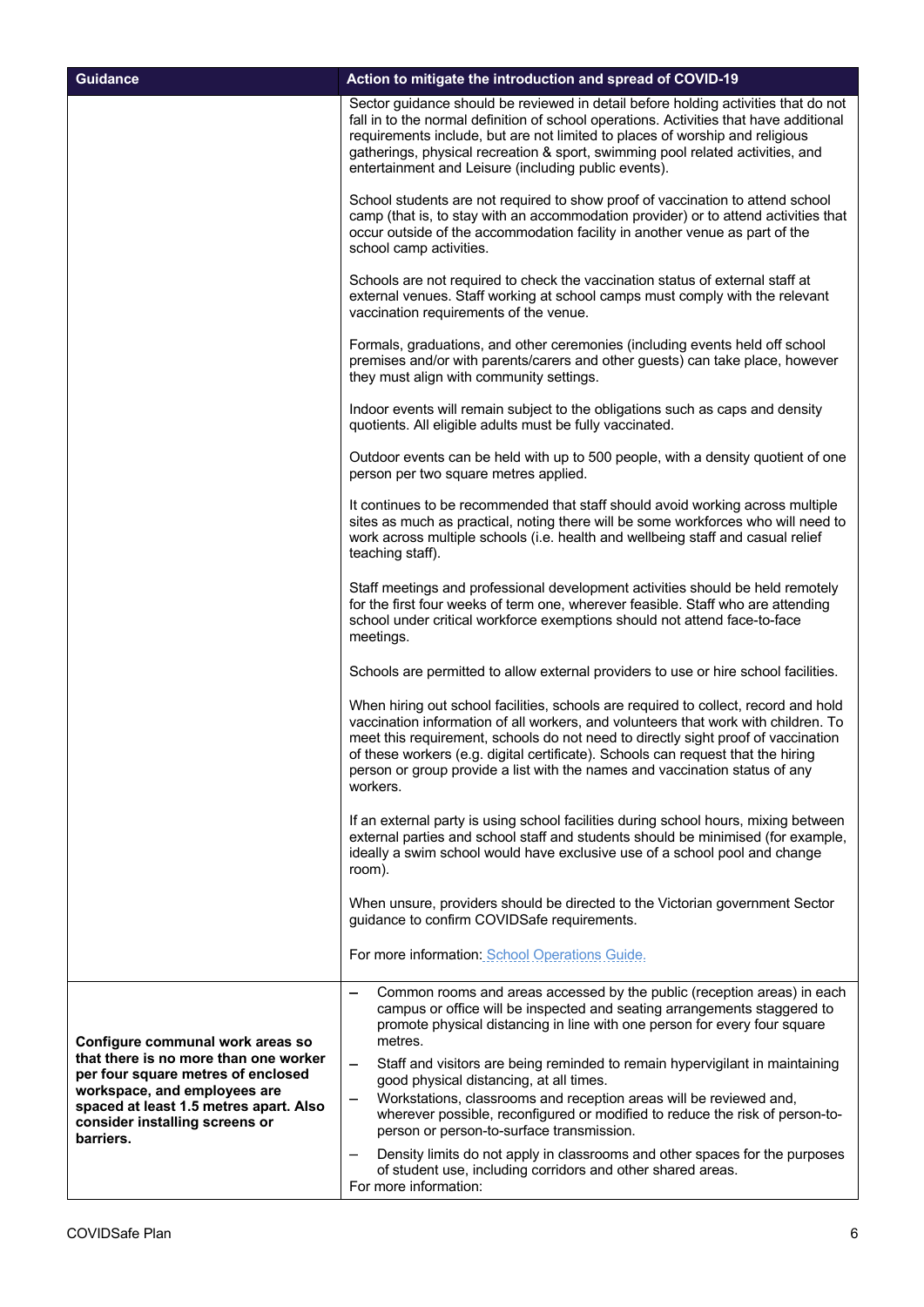| <b>Guidance</b>                                                                                                                                                                                                                         | Action to mitigate the introduction and spread of COVID-19                                                                                                                                                                                                                                                                                                                                                                                                                                                                                                                                                                                                                                                                                                                                                                                                                                                                                                          |
|-----------------------------------------------------------------------------------------------------------------------------------------------------------------------------------------------------------------------------------------|---------------------------------------------------------------------------------------------------------------------------------------------------------------------------------------------------------------------------------------------------------------------------------------------------------------------------------------------------------------------------------------------------------------------------------------------------------------------------------------------------------------------------------------------------------------------------------------------------------------------------------------------------------------------------------------------------------------------------------------------------------------------------------------------------------------------------------------------------------------------------------------------------------------------------------------------------------------------|
|                                                                                                                                                                                                                                         | <b>School Operations Guide</b><br>$\overline{\phantom{0}}$<br>Health and safety advice for all Victorian schools.<br>—                                                                                                                                                                                                                                                                                                                                                                                                                                                                                                                                                                                                                                                                                                                                                                                                                                              |
| Minimise the build-up of employees<br>waiting to enter and exit the<br>workplace.                                                                                                                                                       | Schools must implement actions to reduce the congregation of adults<br>—<br>around the school and ease congestion. Schools can do this through<br>strategies such as the use of multiple entry/exit points and appropriate<br>signage to communicate expected behaviours.<br>Schools must communicate the strategies in place to parents through local<br>signage and school communications (e.g. letter and newsletter) to remind<br>staff, students and families of the need for behaviours that support physical<br>distancing.<br>For more information: School Operations Guide.                                                                                                                                                                                                                                                                                                                                                                                |
|                                                                                                                                                                                                                                         | Staff and adult visitors are being briefed to follow physical distancing rules:<br>Remain at least 1.5 metres from other individuals wherever possible.                                                                                                                                                                                                                                                                                                                                                                                                                                                                                                                                                                                                                                                                                                                                                                                                             |
| Provide training to staff on physical<br>distancing expectations while working<br>and socialising (e.g. during<br>lunchbreaks).                                                                                                         | Only have one person in small work areas.<br>Avoid shaking hands, hugging or touching others.<br>Always use good hand and cough/sneeze hygiene.<br>—<br>Eat lunch outside rather than indoors if possible.<br>Don't share food or drinks in the workplace.<br>-<br>Practise the hygiene and cleaning protocols detailed in this plan.<br>-<br>Staff should reduce as far as possible the use of common areas such as<br>-<br>staff rooms.<br>Staff should eat and drink outside wherever possible and practicable.<br>—<br>Density limits of one person per four square metres apply to staff areas such<br>$\overline{\phantom{0}}$<br>as staff lunchrooms and areas accessed by the public, such as reception<br>areas.<br>All staff on site are trained in the 'School and Early Childhood Infection<br>Prevention and Control During Coronavirus (COVID-19)' eLearn module.                                                                                     |
|                                                                                                                                                                                                                                         | For more information: Guidance on hygiene and physical distancing.                                                                                                                                                                                                                                                                                                                                                                                                                                                                                                                                                                                                                                                                                                                                                                                                                                                                                                  |
| Review delivery protocols to limit<br>contact between delivery drivers and<br>staff.                                                                                                                                                    | Delivery drivers are being advised to follow physical distancing, hygiene and<br>$\overline{\phantom{0}}$<br>cleaning protocols detailed in this plan.<br>Staff and visitors are being reminded to remain hypervigilant in maintaining<br>$\overline{\phantom{0}}$<br>good personal hygiene, at all times.<br>For more information: School Operations Guide.                                                                                                                                                                                                                                                                                                                                                                                                                                                                                                                                                                                                        |
| Where relevant, ensure clear and<br>visible signage in areas open to the<br>general public that specifies<br>maximum occupancy of the space, as<br>determined by the 'four square metre'<br>rules and 1.5 metre physical<br>distancing. | Approved DH signage for schools and offices to be placed in clear and visible<br>locations to promote physical distancing and good hygiene practices.<br>For more information: School Operations Guide.                                                                                                                                                                                                                                                                                                                                                                                                                                                                                                                                                                                                                                                                                                                                                             |
| <b>Guidance</b>                                                                                                                                                                                                                         | Action to ensure effective record keeping                                                                                                                                                                                                                                                                                                                                                                                                                                                                                                                                                                                                                                                                                                                                                                                                                                                                                                                           |
| <b>Record keeping</b>                                                                                                                                                                                                                   |                                                                                                                                                                                                                                                                                                                                                                                                                                                                                                                                                                                                                                                                                                                                                                                                                                                                                                                                                                     |
| Establish a process to record the<br>attendance of customers, clients,<br>visitors, workplace inspectors and<br>delivery drivers. This information will<br>assist employers to identify close<br>contacts.                              | The use of Service Victoria QR codes for electronic record keeping is now<br>mandatory in all schools to enable the effective contact tracing of any COVID-19<br>cases.<br>Visitors are required to check in with a QR code when entering school<br>buildings, but not school grounds.<br>Other workers are required to check in with a QR code.<br>Schools can permit parents to enter buildings on site for student pick-up and<br>drop-off, providing sufficient QR code locations are available for parents to<br>check in. Where this is not possible, parents should not be permitted to enter<br>buildings for pick-up and drop-off.<br>Employees are not required to check in with a QR code<br>Further information about QR code set-up can be found at Register to use<br>the Victorian Government QR code service.<br>Upon arrival at the school/office, all visitors, contractors, staff and students are<br>being asked to confirm that they have not: |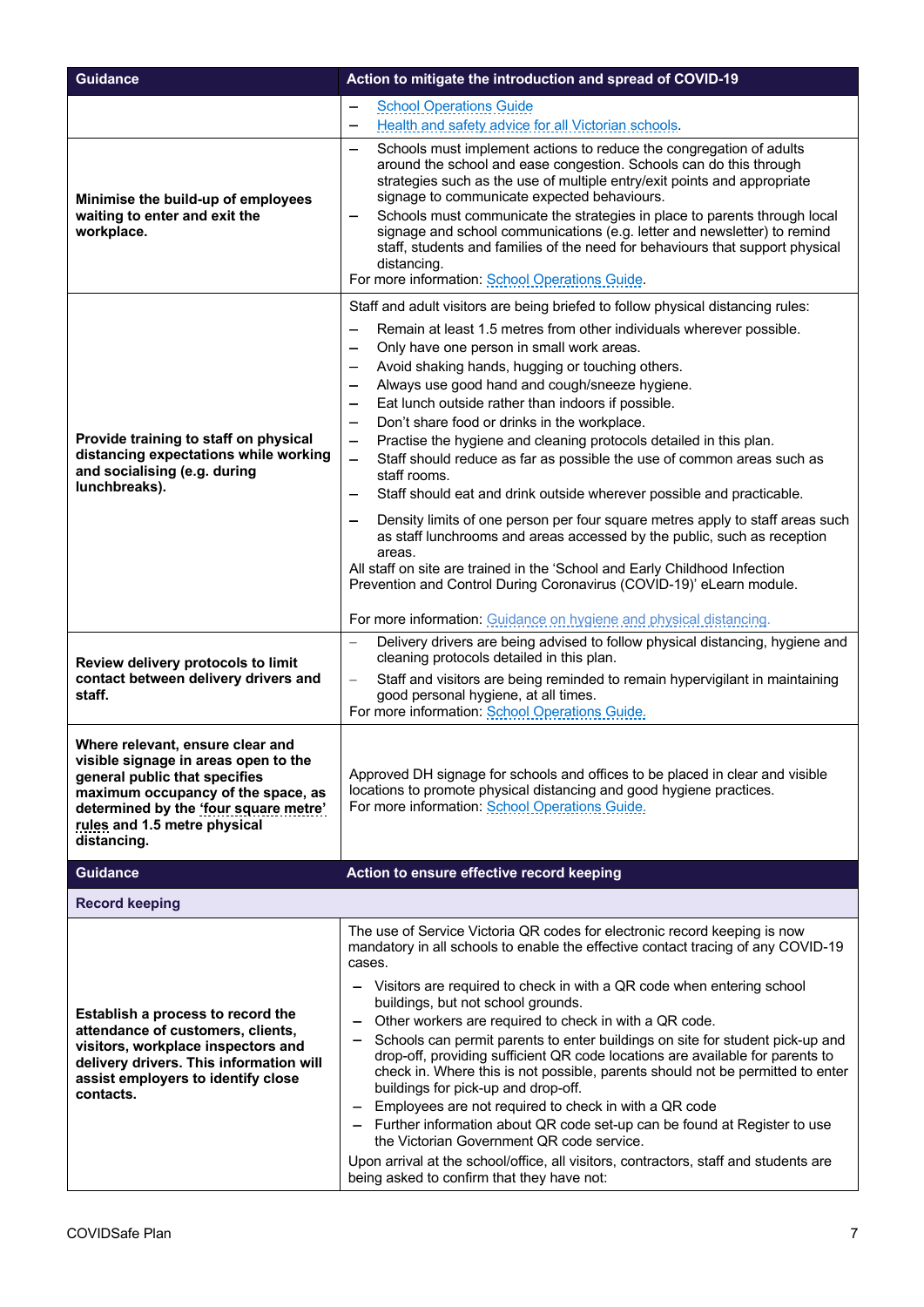| <b>Guidance</b>                                                                                                                                              | Action to mitigate the introduction and spread of COVID-19                                                                                                                                                                                                                                                                                                                                                                                                                                                                                                                                                                                          |
|--------------------------------------------------------------------------------------------------------------------------------------------------------------|-----------------------------------------------------------------------------------------------------------------------------------------------------------------------------------------------------------------------------------------------------------------------------------------------------------------------------------------------------------------------------------------------------------------------------------------------------------------------------------------------------------------------------------------------------------------------------------------------------------------------------------------------------|
|                                                                                                                                                              | experienced fever or flu-like symptoms, such as coughing, sore throat and<br>fatigue<br>experienced shortness of breath<br>returned from overseas in the last 7 days (there are additional requirements<br>in place for students and families who arrive from overseas - both returning<br>local students and international students - refer to Victorian Border Crossing<br>Order 2022 (No. 3) for current requirements.<br>been in close contact with someone with a confirmed case of COVID-19<br>been required to remain in isolation.<br>For more information: School Operations Guide.                                                        |
| Provide guidance to staff on the<br>effective use of the workplace OHS<br>reporting system (where available).<br><b>Guidance</b>                             | COVID-19 related reporting is communicated to staff via a staff meeting and<br>$\overline{\phantom{0}}$<br>daily updates via email<br>Staff are advised to notify the school principal or office manager remotely<br>and complete an incident report form on the CEVN website.<br>Medical advice and testing should be sought immediately.<br>$\overline{\phantom{0}}$<br>For more information: School Operations Guide.<br>Action to prepare for your response                                                                                                                                                                                     |
| Preparing your response to a suspected or confirmed COVID-19 case                                                                                            |                                                                                                                                                                                                                                                                                                                                                                                                                                                                                                                                                                                                                                                     |
| Prepare or update your business<br>continuity plan to consider the<br>impacts of an outbreak and potential<br>closure of the workplace.                      | The school has considered:<br>preparing for absenteeism of staff due to quarantine or self-isolation while<br>waiting for test results<br>key dependencies<br>$\overline{\phantom{0}}$<br>delivery of essential services<br>communications during a critical incident.<br>For more information:<br>Coronavirus: School Closure - Reactive Communications Pack.                                                                                                                                                                                                                                                                                      |
| Prepare to assist the DH with contact<br>tracing, and providing staff and visitor<br>records to support contact tracing.                                     | Administration staff will be able to provide visitor, contractor, staff and<br>$\equiv$<br>student records from the period of 48 hours prior to the onset of symptoms in<br>a suspected case of COVID-19. This will assist with contact tracing should<br>someone test positive.<br>Education contact tracing will no longer be a requirement, and a daily<br>notification (where applicable) will be provided to the affected group where a<br>student or staff member has (or multiple students or staff members) have<br>returned a positive COVID-19 test result and had attended the school.<br>For more information: School Operations Guide. |
| Prepare to undertake cleaning and<br>disinfection at your business<br>premises. Assess whether the<br>workplace or parts of the workplace<br>must be closed. | If a confirmed or suspected COVID-19 case has been in the workplace,<br>routine cleaning to take place in accordance with DHHS guidelines.<br>The school will follow directions provided by the DHHS regarding partial or<br>full school closure.<br>For more information: Infectious Cleaning Guidelines.                                                                                                                                                                                                                                                                                                                                          |
| Prepare for how you will manage a<br>suspected or confirmed case in an<br>employee during work hours.                                                        | If a staff member or student is suspected of having COVID-19:<br>isolate the person immediately<br>notify the school/office leadership team<br>—<br>complete an incident report form<br>—<br>make arrangements for the person to travel home and to be tested. Advise<br>—<br>them to self-isolate until the test result is received<br>continue with enhanced cleaning regime until the outcome of the case is<br>known<br>if the case is positive, facilitate a 'routine' clean of the facilities as per the<br><b>Infectious Cleaning Guidelines</b><br>notify anyone potentially at risk to self-isolate and to also be tested.                 |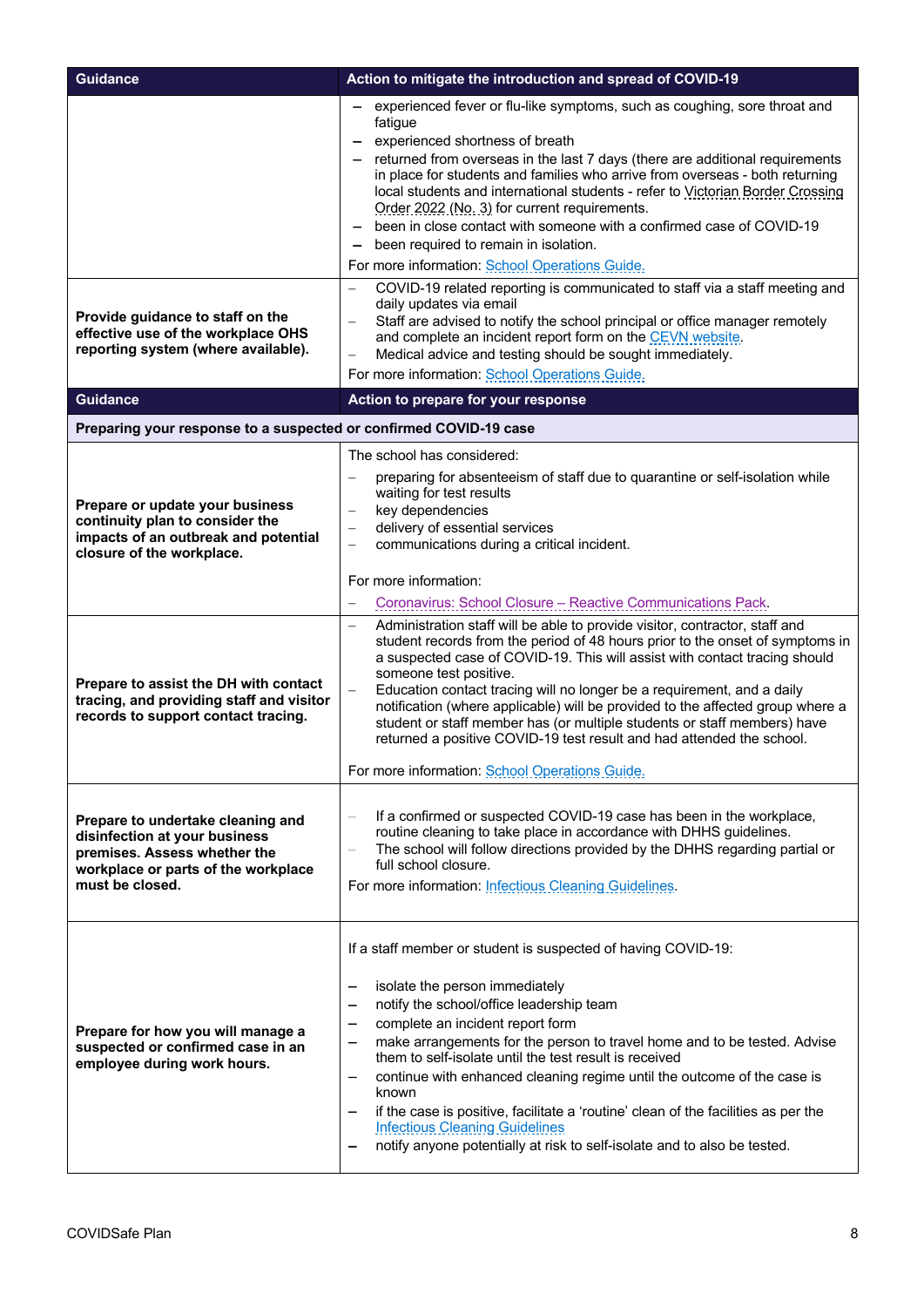| <b>Guidance</b>                                                                                                                                                                                                                                       | Action to mitigate the introduction and spread of COVID-19                                                                                                                                                                                                                                                                                                                                                                                                                                                                                                                                                                                                                                                                                                                                                                                                                                                                                                                                                                                                                                                                                                                                                                                                                                                                                                                                                                                                                                                                                                                                                                                                                                                                                                                                                                                                                                                                                                                                                                                                                                                                                                                 |
|-------------------------------------------------------------------------------------------------------------------------------------------------------------------------------------------------------------------------------------------------------|----------------------------------------------------------------------------------------------------------------------------------------------------------------------------------------------------------------------------------------------------------------------------------------------------------------------------------------------------------------------------------------------------------------------------------------------------------------------------------------------------------------------------------------------------------------------------------------------------------------------------------------------------------------------------------------------------------------------------------------------------------------------------------------------------------------------------------------------------------------------------------------------------------------------------------------------------------------------------------------------------------------------------------------------------------------------------------------------------------------------------------------------------------------------------------------------------------------------------------------------------------------------------------------------------------------------------------------------------------------------------------------------------------------------------------------------------------------------------------------------------------------------------------------------------------------------------------------------------------------------------------------------------------------------------------------------------------------------------------------------------------------------------------------------------------------------------------------------------------------------------------------------------------------------------------------------------------------------------------------------------------------------------------------------------------------------------------------------------------------------------------------------------------------------------|
|                                                                                                                                                                                                                                                       | If a student or staff member tests positive to COVID19, either through RA test or<br>PCR test:<br>they must isolate at home or in private accommodation for 7 days (inclusive<br>of weekends) and do not attend school during this period<br>They must inform the school that they have tested positive to COVID-19<br>$\qquad \qquad -$<br>A negative test is not required to return to school following completion of 7<br>days of isolation.<br>The school must report positive student cases via<br>$\overline{\phantom{0}}$<br>the VicEd COVID Tool.<br>$\overline{\phantom{m}}$<br>Staff members must report a positive test result and submit a leave request.<br>The school should notify school community that there has been a case at<br>the school using the communication templates available.<br>If a student or staff member is a household contact or house-like contact they<br>must:<br>Notify the school that they are a household or household-like contact follow<br>$\overline{\phantom{0}}$<br>the Checklist for COVID contacts.<br>Students must quarantine for 7 days (inclusive of weekends) and must not<br>attend school during this period.<br>Staff members must quarantine for 7 days (inclusive of weekends) and must<br>not attend school during this period unless a critical work exemption has<br>been agreed (see Page 8 of the School Operations Guide, Exemptions for<br>staff who are household contacts).<br>If a student or staff member has been in contact with a case of COVID-19,<br>including at school or at work, they must:<br>If asymptomatic, students and staff should continue to attend school and<br>monitor for symptoms.<br>If symptomatic, all students/staff must stay/return home, take a rapid antigen<br>test, or get a PCR test if a rapid antigen testing kit unavailable.<br>On receipt of a negative test result, and if well enough, the student/staff<br>member can return to school.<br>If staff/students are too unwell to attend school, usual leave/absence policies<br>apply. Follow the Checklist for COVID contacts.<br>The school is not required to seek rapid antigen test results from the |
|                                                                                                                                                                                                                                                       |                                                                                                                                                                                                                                                                                                                                                                                                                                                                                                                                                                                                                                                                                                                                                                                                                                                                                                                                                                                                                                                                                                                                                                                                                                                                                                                                                                                                                                                                                                                                                                                                                                                                                                                                                                                                                                                                                                                                                                                                                                                                                                                                                                            |
|                                                                                                                                                                                                                                                       | students or staff unless a positive test is returned.<br>For more information:                                                                                                                                                                                                                                                                                                                                                                                                                                                                                                                                                                                                                                                                                                                                                                                                                                                                                                                                                                                                                                                                                                                                                                                                                                                                                                                                                                                                                                                                                                                                                                                                                                                                                                                                                                                                                                                                                                                                                                                                                                                                                             |
|                                                                                                                                                                                                                                                       | <b>School Operations Guide.</b><br>Coronavirus: School Closure - Reactive Communications Pack.                                                                                                                                                                                                                                                                                                                                                                                                                                                                                                                                                                                                                                                                                                                                                                                                                                                                                                                                                                                                                                                                                                                                                                                                                                                                                                                                                                                                                                                                                                                                                                                                                                                                                                                                                                                                                                                                                                                                                                                                                                                                             |
| Prepare to notify workforce and site<br>visitors of a confirmed or suspected<br>case.                                                                                                                                                                 | Follow the Coronavirus: School Closure - Reactive Communications Pack.<br>For all suspected COVID-19 cases, the employer will inform all staff not in<br>close contact to be vigilant about the onset of symptoms.                                                                                                                                                                                                                                                                                                                                                                                                                                                                                                                                                                                                                                                                                                                                                                                                                                                                                                                                                                                                                                                                                                                                                                                                                                                                                                                                                                                                                                                                                                                                                                                                                                                                                                                                                                                                                                                                                                                                                         |
| <b>Guidance</b>                                                                                                                                                                                                                                       | Action to mitigate the introduction and spread of COVID-19                                                                                                                                                                                                                                                                                                                                                                                                                                                                                                                                                                                                                                                                                                                                                                                                                                                                                                                                                                                                                                                                                                                                                                                                                                                                                                                                                                                                                                                                                                                                                                                                                                                                                                                                                                                                                                                                                                                                                                                                                                                                                                                 |
| <b>VCE/VCAL (including VET in secondary schools) assessments</b>                                                                                                                                                                                      |                                                                                                                                                                                                                                                                                                                                                                                                                                                                                                                                                                                                                                                                                                                                                                                                                                                                                                                                                                                                                                                                                                                                                                                                                                                                                                                                                                                                                                                                                                                                                                                                                                                                                                                                                                                                                                                                                                                                                                                                                                                                                                                                                                            |
|                                                                                                                                                                                                                                                       | Existing control measures listed above will apply with the following additional considerations:                                                                                                                                                                                                                                                                                                                                                                                                                                                                                                                                                                                                                                                                                                                                                                                                                                                                                                                                                                                                                                                                                                                                                                                                                                                                                                                                                                                                                                                                                                                                                                                                                                                                                                                                                                                                                                                                                                                                                                                                                                                                            |
| <b>Hygiene</b>                                                                                                                                                                                                                                        |                                                                                                                                                                                                                                                                                                                                                                                                                                                                                                                                                                                                                                                                                                                                                                                                                                                                                                                                                                                                                                                                                                                                                                                                                                                                                                                                                                                                                                                                                                                                                                                                                                                                                                                                                                                                                                                                                                                                                                                                                                                                                                                                                                            |
| In areas or workplaces where it is<br>required, ensure all staff wear a face<br>covering and/or required PPE, unless<br>a lawful exception applies. Ensure<br>adequate face coverings and PPE are<br>available to staff who do not have<br>their own. | For all school settings:<br>Teachers will be required to always wear masks indoors when not actively<br>teaching or communicating with students. Masks are not compulsory for<br>teachers and staff outdoors.<br>When attending outdoor school camps and excursions, face masks are not<br>mandatory, unless physical distancing cannot be maintained. Face masks<br>must continue to be worn when indoors on camps and excursions.<br>Everyone must wear a face mask when travelling to and from school on<br>public transport, taxis or ride share vehicles.                                                                                                                                                                                                                                                                                                                                                                                                                                                                                                                                                                                                                                                                                                                                                                                                                                                                                                                                                                                                                                                                                                                                                                                                                                                                                                                                                                                                                                                                                                                                                                                                             |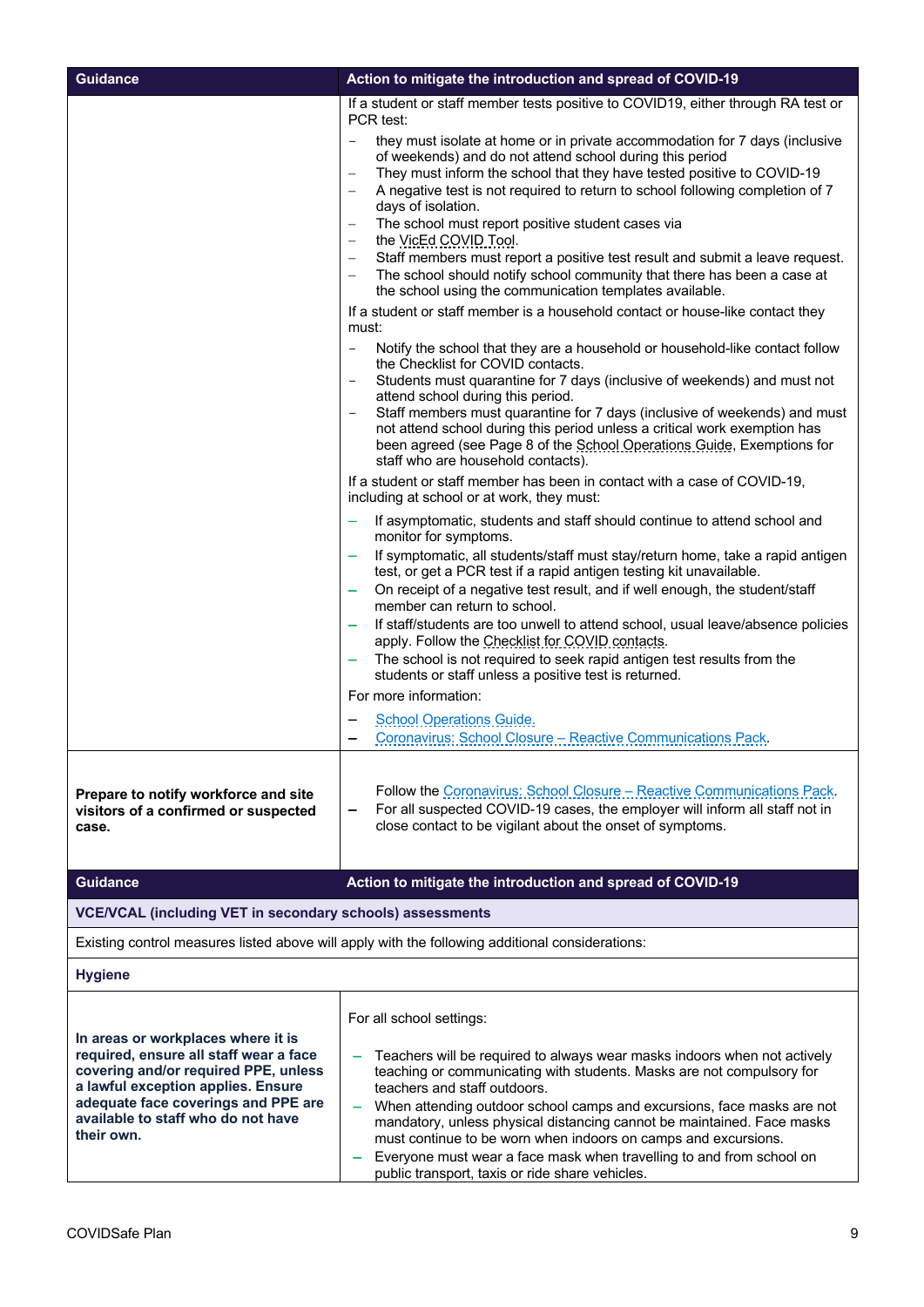| <b>Guidance</b>                                                                                    | Action to mitigate the introduction and spread of COVID-19                                                                                                                                                                                                                                                                                                                                                                                                  |
|----------------------------------------------------------------------------------------------------|-------------------------------------------------------------------------------------------------------------------------------------------------------------------------------------------------------------------------------------------------------------------------------------------------------------------------------------------------------------------------------------------------------------------------------------------------------------|
|                                                                                                    | School staff must wear a face mask in all indoor settings, except where<br>removal of a face mask is necessary for effective communication.<br>Visitors to schools aged eight and above must wear a face mask in all indoor<br>$\overline{\phantom{m}}$<br>spaces, unless a lawful exception applies.                                                                                                                                                       |
|                                                                                                    | A face mask must cover the nose and mouth. Face shields, scarves or bandanas<br>do not meet these requirements.                                                                                                                                                                                                                                                                                                                                             |
|                                                                                                    | There are a number of lawful reasons for not wearing a face mask, including for<br>staff and students who are unable to wear a face mask due to the nature of their<br>disability, medical or mental health condition. Parent/carers of a student/s who<br>meet the criteria for an exception must provide their approval in writing for their<br>children to not wear a mask to the school.                                                                |
|                                                                                                    | There is no requirement for a letter for medical exception for not wearing a face<br>mask from a medical practitioner.                                                                                                                                                                                                                                                                                                                                      |
|                                                                                                    | Outside of lawful exceptions, schools must treat any deliberate and persistent<br>noncompliance with the face masks direction as a serious matter. Usual school<br>procedures for dealing with non-compliance with school rules should be followed.                                                                                                                                                                                                         |
|                                                                                                    | A face mask must cover the nose and mouth. Face shields, scarves or bandanas<br>do not meet these requirements. Schools will be provided with a supply of face<br>masks that meet the above requirements to provide to students and staff should<br>they be needed.                                                                                                                                                                                         |
|                                                                                                    | Schools should consider the necessity of using shared equipment at<br>this time. Such items may include shared computers, class sets of<br>teaching and learning materials, and musical instruments. If used, strict<br>hand hygiene should be followed before and after use. Risk can be<br>further minimised by users of high-touch shared equipment wiping items<br>down where appropriate, for example using a disinfectant/detergent<br>wipe or cloth. |
|                                                                                                    | Schools must consider and implement measures that may prevent or significantly<br>reduce the risk of infection transmission as outlined in COVID-19 transmission<br>from air-circulating, wind-moving devices and activities. Measures include<br>physical distancing, moving outdoors, increasing ventilation, reducing the<br>number of people or reducing the length of time of the activity.<br>For more information: School Operations Guide.          |
|                                                                                                    | Progressive cleaning of high-touch surfaces throughout the school day is no<br>longer required, noting that schools have in place a range of complementary<br>COVIDSafe strategies to reduce transmission risk. Schools should continue<br>COVIDSafe routine and enhanced environmental cleaning and disinfection.                                                                                                                                          |
| Replace high-touch communal items                                                                  | For more information:                                                                                                                                                                                                                                                                                                                                                                                                                                       |
| with alternatives.                                                                                 | <b>School Operations Guide.</b>                                                                                                                                                                                                                                                                                                                                                                                                                             |
|                                                                                                    | <b>Infectious Cleaning Guidelines.</b>                                                                                                                                                                                                                                                                                                                                                                                                                      |
|                                                                                                    | Further advice on ways to reduce risk can be found in DH guidance: COVID-19<br>transmission from air-circulating, wind-moving devices and activities.                                                                                                                                                                                                                                                                                                       |
| <b>Cleaning</b>                                                                                    |                                                                                                                                                                                                                                                                                                                                                                                                                                                             |
| Increase environmental cleaning<br>(including between changes of staff),                           | Schools should close spaces that are not needed and only use the administrative<br>and teaching spaces needed to maintain physical distancing requirements and<br>effective learning conditions.<br>To help us deliver any necessary deep cleaning, it's recommended that school<br>staff working on site:<br>keep desks neat and tidy<br>$\overline{\phantom{m}}$                                                                                          |
| and ensure high-touch surfaces are<br>cleaned and disinfected regularly (at<br>least twice daily). | file important documents before leaving each day<br>$\overline{\phantom{m}}$<br>take personal belongings home each day (such as jackets, shoes, hats,<br>$\overline{\phantom{m}}$<br>gloves and face masks)<br>do not leave food or food containers out in the open (such as tea bags,<br>biscuits, fruit, used cups, used cutlery)<br>store away shared and loose items (such as toys, musical instruments, and                                            |

sporting equipment)